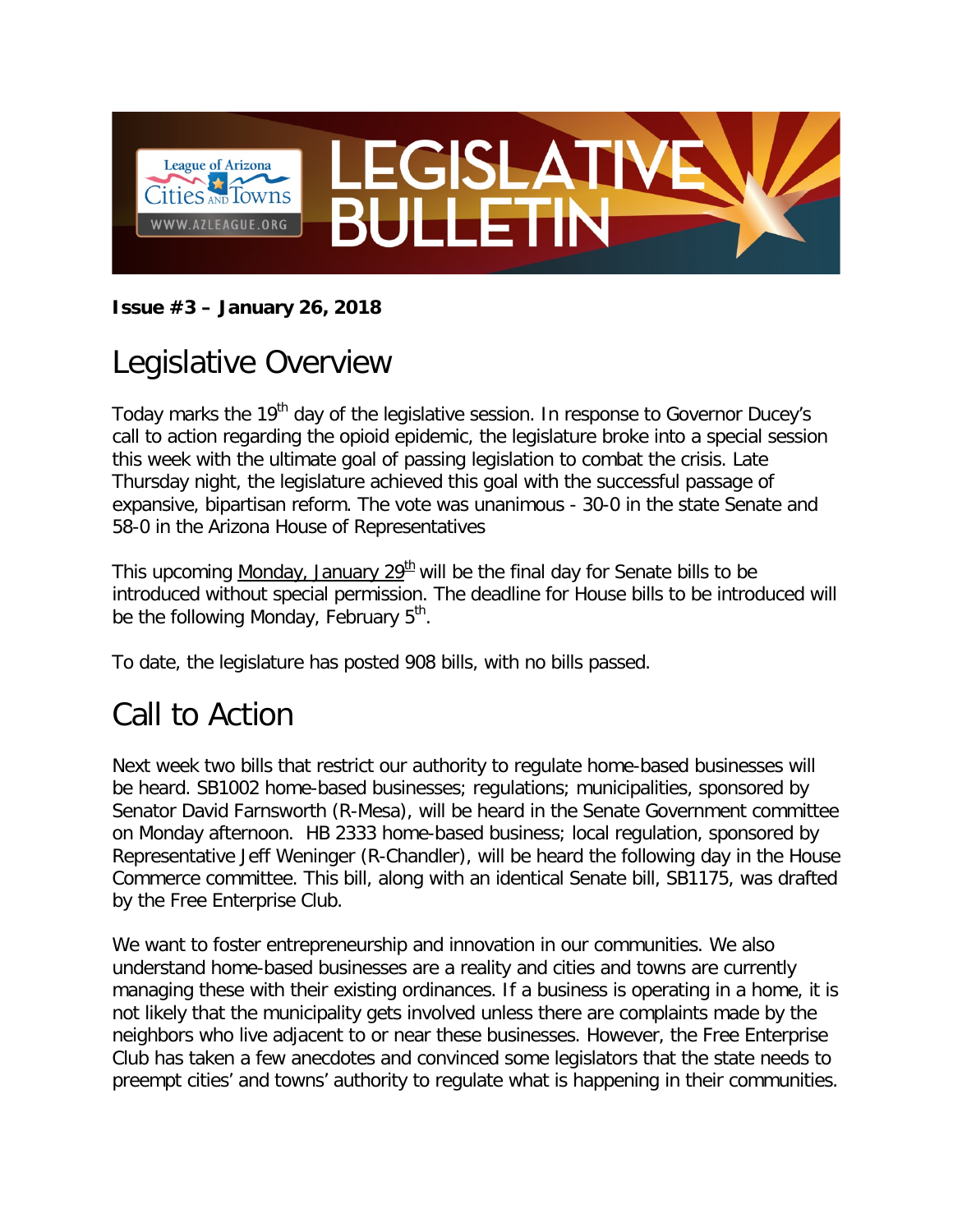Senator Farnsworth has a long history of working on the issue of home-based businesses and successfully negotiated a bill last year with the counties. He reached out to us this year and has expressed an interest in working through a similar negotiation on a bill that would establish some statutory guidelines for home-based businesses to operate in cities. We have been working with him and he plans to offer an amendment in committee that addresses some of our concerns. At this time, we will continue to oppose the bill because all of our issues have not been resolved but we also want to continue to work to see if we can find agreement.

There has been no negotiation with the sponsor of HB2333 or the Free Enterprise Club and we will oppose the bill in committee because none of our concerns have been addressed.

We need you to call your legislators and express your concerns about these bills. It is also important that you have any of your neighborhood organizations weigh in with their concerns. We are hopeful that any home-based business bill that makes it out of the legislature will continue to give us the authority to protect the property rights of people who want to run businesses but also the property rights of the people who want the quiet enjoyment of their residential neighborhoods.

### Statute of Repose – Dedicated Property

The League testified in opposition to HB 2116 limitations of actions; dedicated property sponsored by Rep. Anthony Kern (R-Glendale). The bill passed the House Judiciary and Public Safety Committee on Wednesday. It will limit a developer's liability on a project that received a permit from a city or town to eight years from the date of substantial completion. If anyone that worked on the project that later suffers a long-latency injury that was discovered after the eight-year statute of repose (such as a mesothelioma case) and files a lawsuit against the city or town, the developer would no longer required to indemnify the municipality. As a result, this will subject cities and towns to liabilities they did not cause or have any control over.

If cities and towns cannot be indemnified against these claims and are forced to pay damages, this could be financially disastrous, especially for smaller communities.

This issue has been brought to the legislature by the Home Builders Association of Central Arizona (HBACA) and is related to an Arizona Supreme Court Case from last year (City of Phoenix v. Glenayre Electronics). The court held that the existing statute of repose for projects based in contract does not apply to developers whose relationship with the city is as a permittee. HBACA proposed this bill to specifically limit their liability to eight years for projects permitted by a municipality.

We need to get the word out about the negative impacts this bill will have and the potential for smaller communities to go bankrupt if they are ever forced to defend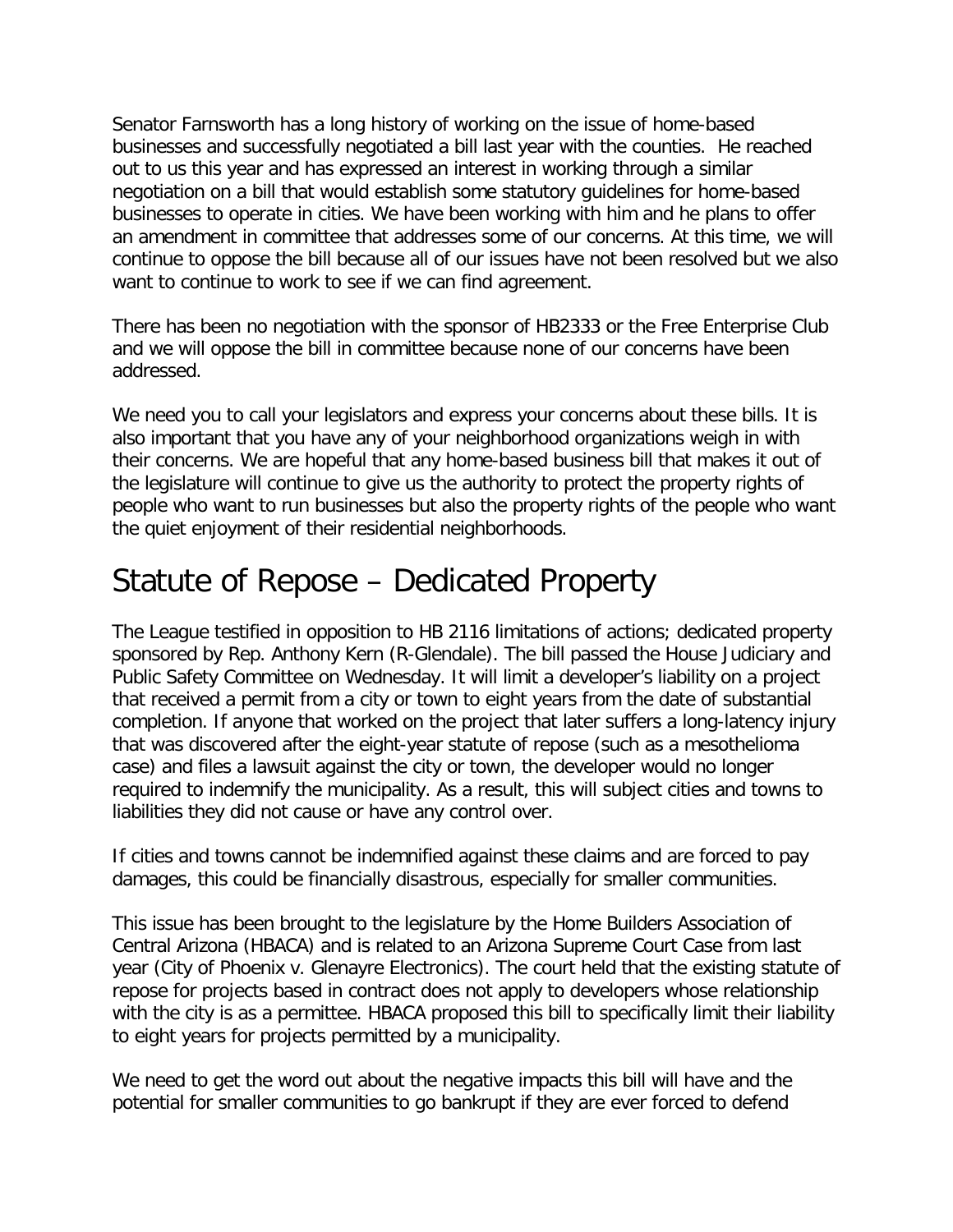themselves in court and pay millions of dollars in damages for injury- or illness-related claims as a result of the conduct of a developer.

# Fire Flow Requirements

Last year Sen. Sylvia Allen (R-Snowflake) introduced SB 1329 fire flow requirements; rural applicability, which would have allowed for a waiver of the fire flow requirements in single-family home developments in rural areas. That bill successfully passed the full Senate and made it through House committee before it was finally held in Rules after Sen. Allen agreed to have stakeholder meetings over the interim to discuss the issue further.

Unfortunately Sen. Allen has moved ahead, without local government input, and introduced SB 1153 fire flow requirements; rural applicability which would exempt new single-family home developments from the fire flow requirements and even includes an intent clause stating it is the jurisdiction's responsibility to provide the infrastructure necessary for adequate water flow to those homes, not the developer.

Not only does this bill put our firefighters in danger by requiring fire protection services in areas without sufficient water for fire suppression but also makes clear the sponsor's intent to shift the financial burden for providing infrastructure which developers have always been responsible for to taxpayers that have no personal or public interest in developments. The League as well as the Arizona Fire District Association and the Arizona Fire Marshalls Association are opposed to the bill and will be testifying in Senate Natural Resources Energy and Water on Monday at 2pm.

# Fair Justice for All

The Fair Justice for All Task Force was established by the AZ Supreme Court to make recommendations for criminal justice reforms for minor offenses to increase compliance and promote equal justice for individuals struggling economically. The Task Force included many local officials including municipal judges from Phoenix, Tucson, Gilbert and Payson, as well as city prosecutors and police.

Last year a package of bills that came from the Task Force's recommendations were introduced but were held in House Judiciary and Public Safety without explanation. This year, the chair of that committee has agreed to hear these bills and has even sponsored some of them.

The recommendations are practices that Phoenix and many other cities have already instituted and provide additional options for municipal judges to handle cases involving those who are economically disadvantaged. The Task Force found that these reforms would ultimately increase the payment of fines, reduce unnecessary court/police actions